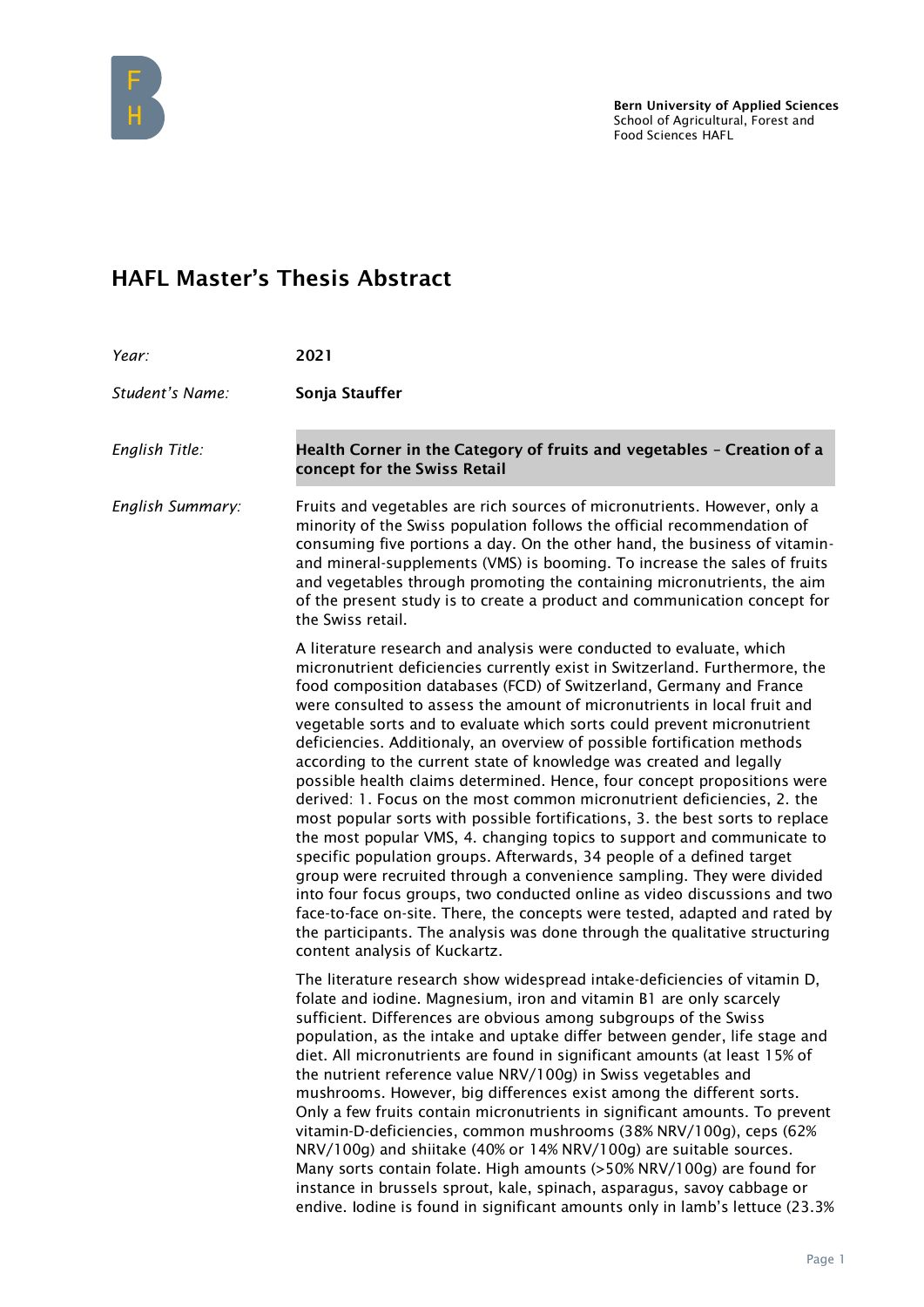|                                  | NRV/100g). Possible fortification methods in Switzerland to increase the<br>micronutrient content are biofortification through agronomic practices or<br>conventional plant breeding.                                                                                                                                                                                                                                                                                                                                                                                                                                                                                                                                                                                                                                                                                                                                                                                                                                                                                                                                                                                                                                                                                                                                                                                                                          |
|----------------------------------|----------------------------------------------------------------------------------------------------------------------------------------------------------------------------------------------------------------------------------------------------------------------------------------------------------------------------------------------------------------------------------------------------------------------------------------------------------------------------------------------------------------------------------------------------------------------------------------------------------------------------------------------------------------------------------------------------------------------------------------------------------------------------------------------------------------------------------------------------------------------------------------------------------------------------------------------------------------------------------------------------------------------------------------------------------------------------------------------------------------------------------------------------------------------------------------------------------------------------------------------------------------------------------------------------------------------------------------------------------------------------------------------------------------|
|                                  | The focus groups revealed that preferences are very individual and depend<br>on personal interest and background knowledge. The ratings and rankings<br>did not reach saturation for the choice of the best concept. Furthermore,<br>fortification in this product category is not accepted by consumers. Natural<br>contents are of interest. For people with low nutrition knowledge are<br>micronutrient-health claims of further interest. Nevertheless, provenance<br>and seasonality are the main purchase reason. And overall, taste<br>preference is the key. The intake of VMS is mostly due to subjective<br>perception, as they seem to support the personal well-being. To prevent<br>deficiencies, a health corner is seen as an option, but VMS are favoured for<br>treatments. It was suggested to promote the concept at the original shelf<br>placement in addition to a second point of sale. Further information about<br>health benefits and recipes as well as degustation of fewer known sorts<br>are demanded besides more focus on promoting the seasonality.                                                                                                                                                                                                                                                                                                                          |
|                                  | As a conclusion, the preferences for a health corner concept are very<br>individual. A general interest exists as a primer for a more varied diet.<br>Claims should be changed from time to time to tackle individual<br>perceptions. Fortified sorts should not be included, but more focus on<br>seasonality should be conducted. Further research to a more trustworthy<br>wording for fortification and behavioural studies under real shopping<br>conditions are needed.                                                                                                                                                                                                                                                                                                                                                                                                                                                                                                                                                                                                                                                                                                                                                                                                                                                                                                                                  |
| Original Title:                  | Healthcorner in der Früchte- und Gemüse-Category - Erstellung eines<br>Retail- Konzepts für den Schweizer Detailhandel                                                                                                                                                                                                                                                                                                                                                                                                                                                                                                                                                                                                                                                                                                                                                                                                                                                                                                                                                                                                                                                                                                                                                                                                                                                                                         |
| Summary in original<br>language: | Früchte und Gemüse sind Nahrungsmittel reich an Mikronährstoffen,<br>dennoch wird der empfohlene Konsum von täglich fünf Portionen nur von<br>einer Minderheit der Schweizer Bevölkerung eingehalten. Dagegen boomt<br>der Markt von Vitamin- und Mineralstoffsupplementen (VMS). Um den<br>Absatz von Früchten und Gemüsen zu fördern, wird ein<br>Healthcornerkonzept für den Schweizer Detailhandel erarbeitet, das die<br>enthaltenen Mikronährstoffe besser kommuniziert und auslobt.                                                                                                                                                                                                                                                                                                                                                                                                                                                                                                                                                                                                                                                                                                                                                                                                                                                                                                                     |
|                                  | In einer Literaturrecherche wurde ermittelt, welche Mikronährstoffdefizite<br>in der Schweiz existieren. Durch die Evaluation der Nährwertdatenbanken<br>(NDB) aus der Schweiz, Deutschland und Frankreich wurde analysiert,<br>welche Mikronährstoffe in lokalen Früchten und Gemüsen vorhanden sind<br>und welche Sorten Defizite vorbeugen können. Eine literaturbasierte<br>Übersicht von möglichen Anreicherungsmethoden wurde erstellt und<br>mögliche gesundheitsbezogene Angaben nach regulatorischen Vorgaben<br>evaluiert. Daraus wurden vier Konzeptvorschläge ausgearbeitet: 1. Fokus<br>auf die meisten Mikronährstoffdefizite, 2. die beliebtesten Sorten mit<br>Anreicherungen, 3. die geeignetsten Sorten als Ersatz für die beliebtesten<br>VMS, 4. wechselnde Themencorner für die zielgruppenspezifische<br>Abdeckung und Kommunikation. Durch eine Gelegenheitsstichprobe<br>wurden 34 Personen rekrutiert, welche die Zielgruppenkriterien für<br>Konsumierende eines Healthcorners erfüllten. Aufgeteilt in vier<br>Fokusgruppen, zwei Online per Videokonferenz und zwei Face-to-Face vor<br>Ort, wurden die Konzepte getestet, angepasst und bewertet. Durch die<br>inhaltlich strukturierende Inhaltsanalyse nach Kuckartz wurden die<br>Fokusgruppeninterviews systematisch analysiert und ausgewertet.<br>Die Ergebnisse zeigen, dass ein generelles Einnahmedefizit von Vitamin D, |
|                                  | Folat und Jod herrscht. Magnesium, Eisen und Vitamin B1 werden nur<br>knapp genügend eingenommen. Weiter gibt es Unterschiede zwischen<br>verschiedenen Bevölkerungssubgruppen, da der Defizitstatus von                                                                                                                                                                                                                                                                                                                                                                                                                                                                                                                                                                                                                                                                                                                                                                                                                                                                                                                                                                                                                                                                                                                                                                                                       |